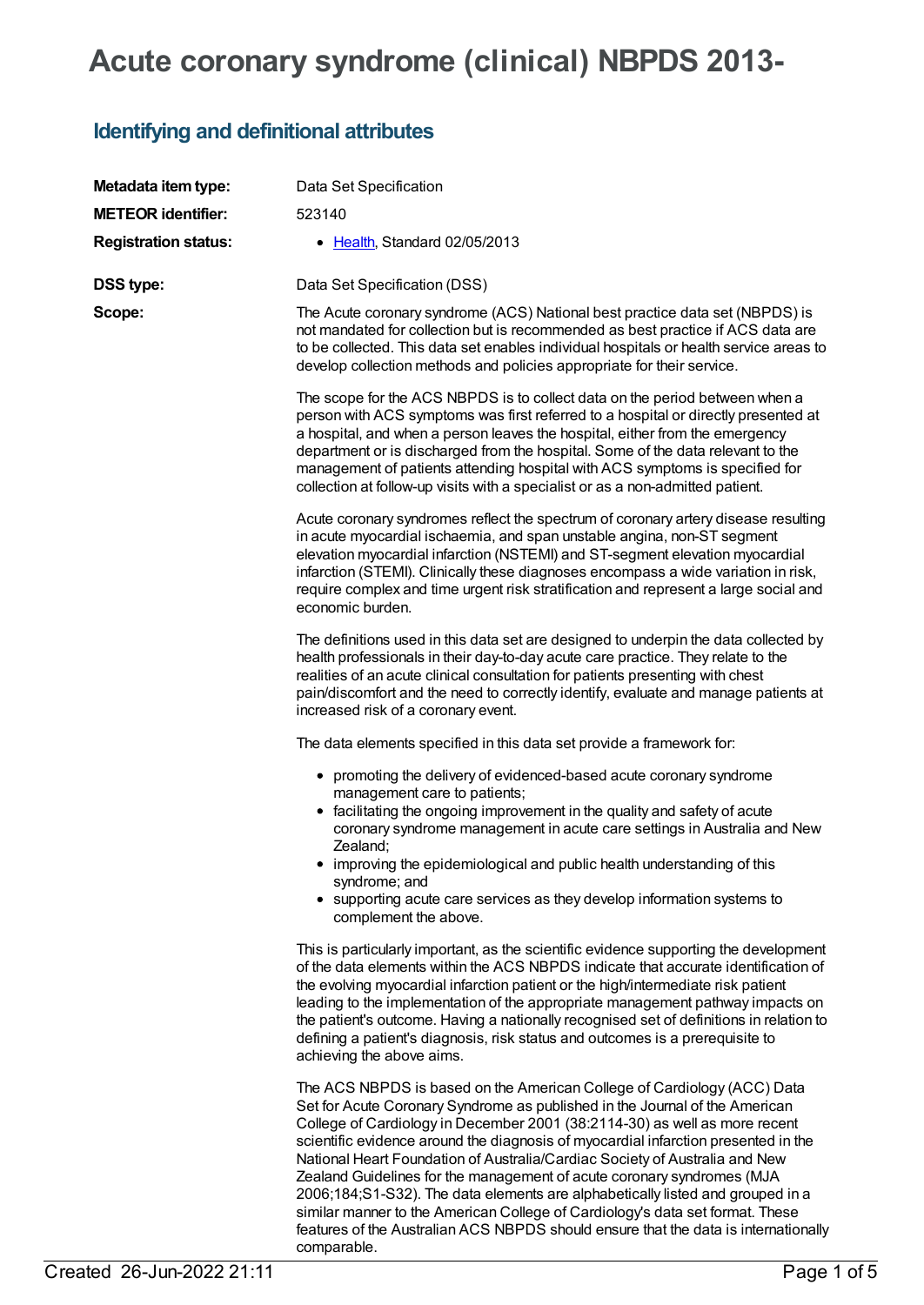Many of the data elements in this data set may also be used in the collection of other cardiovascular clinical information.

Where appropriate, it may be useful if the data definitions in this data set were also used to address data definition needs in non-clinical environments such as public health surveys etc. This could allow for qualitative comparisons between data collected in, and aggregated from, clinical settings (i.e. using application of the ACS NBPDS), with that collected through other means (e.g. public health surveys, reports).

A set of ACS data elements and standardised definitions can inform the development and conduct of future registries at both the national and local level.

The working group formed under the National Heart Foundation of Australia (Heart Foundation) and the Cardiac Society of Australia and New Zealand (CSANZ) initiative was diverse and included representation from the following organisations: the Heart Foundation, the CSANZ, the Australasian College of Emergency Medicine, the Australian Institute of Health and Welfare, the Australasian Society of Cardiac & Thoracic Surgeons, Royal Australian College of Physicians (RACP), RACP - Towards a Safer Culture, National Centre for Classification in Health (Brisbane), the NSW Aboriginal Health & Medical Research Council, the George Institute for International Health, the School of Population Health at the University of Western Australia and the National Cardiovascular Monitoring System Advisory Committee.

To ensure the broad acceptance of the data set specification, the working group also sought consultation from the heads of cardiology departments, other specialist professional bodies and regional key opinion leaders in the field of acute coronary syndromes.

## **Collection and usage attributes**

| Guide for use:                         | There are six data clusters in the Acute coronary syndrome (clinical) NBPDS. To<br>ensure a complete description of the clinical management of acute coronary<br>syndromes (ACS), it is recommended that all data clusters be collected along with<br>the individual data elements during the current ACS event by the individual hospital<br>or health service area.                                                                                    |
|----------------------------------------|----------------------------------------------------------------------------------------------------------------------------------------------------------------------------------------------------------------------------------------------------------------------------------------------------------------------------------------------------------------------------------------------------------------------------------------------------------|
|                                        | The six data clusters in this NBPDS include:                                                                                                                                                                                                                                                                                                                                                                                                             |
|                                        | 1. Acute coronary syndrome clinical event cluster<br>2. Functional stress test cluster<br>3. Electrocardiogram cluster<br>4. Ventricular ejection fraction cluster<br>5. Acute coronary syndrome pharmacotherapy cluster<br>6. Coronary artery cluster                                                                                                                                                                                                   |
| <b>Collection methods:</b>             | The Acute coronary syndrome NBPDS is primarily concerned with the clinical use<br>of ACS-Data. Acute care environments such as hospital emergency departments,<br>coronary care units or similar acute care areas are the settings in which<br>implementation of the core ACS NBPDS should be considered. A wider range of<br>health and health related establishments that create, use or maintain records on<br>health care clients could also use it. |
| Implementation start date:             | 01/07/2013                                                                                                                                                                                                                                                                                                                                                                                                                                               |
| <b>Relational attributes</b>           |                                                                                                                                                                                                                                                                                                                                                                                                                                                          |
| <b>Related metadata</b><br>references: | Supersedes <b>Acute coronary syndrome (clinical) DSS</b><br>• Health, Superseded 02/05/2013<br>Has been superseded by <b>Acute coronary syndrome (clinical) NBPDS</b><br>• Health, Recorded 15/05/2017                                                                                                                                                                                                                                                   |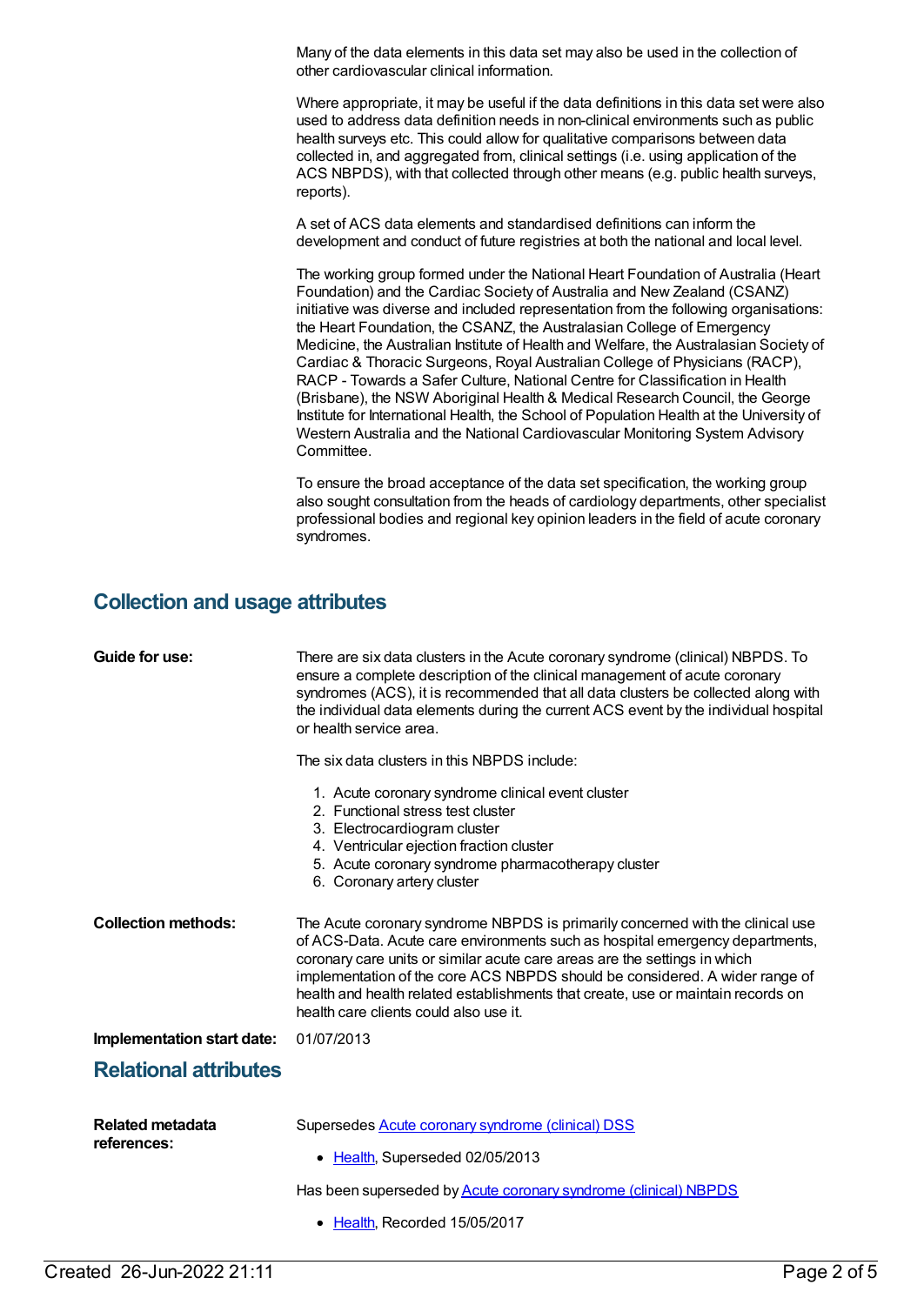| Seq<br>No. | Metadata item                                                                                                                              | <b>Obligation Max</b> | <b>occurs</b> |
|------------|--------------------------------------------------------------------------------------------------------------------------------------------|-----------------------|---------------|
| -          | Acute coronary syndrome clinical event cluster                                                                                             | Conditional 1         |               |
|            | Acute coronary syndrome pharmacotherapy data cluster                                                                                       | Optional              | 1             |
|            | <b>Coronary artery cluster</b>                                                                                                             | Optional              | 1             |
|            | <b>Electrocardiogram cluster</b>                                                                                                           | Optional              | 1             |
|            | <b>Functional stress test cluster</b>                                                                                                      | Optional              | 1             |
| -          | Ventricular ejection fraction cluster                                                                                                      | Conditional 1         |               |
|            | Emergency department stay-transport mode (arrival), code N                                                                                 | Optional              | 1             |
|            | Episode of admitted patient care-admission date, DDMMYYYY                                                                                  | Optional              | 1             |
|            | Episode of admitted patient care-admission time, hhmm                                                                                      | Optional              | 1             |
| -          | Episode of admitted patient care-separation date, DDMMYYYY                                                                                 | Optional              | 1             |
| -          | Episode of admitted patient care-separation mode, code N                                                                                   | Optional              | 1             |
| -          | Episode of care—principal diagnosis, code (ICD-10-AM 8th edn) ANN{.N[N]}                                                                   | Optional              | 1             |
|            | Episode of care—principal source of funding, hospital code NN                                                                              | Optional              | 1             |
| -          | Establishment-organisation identifier (Australian), NNX[X]NNNNN                                                                            | Optional              | 1             |
|            | Health service event-presentation date, DDMMYYYY                                                                                           | Optional              | 1             |
|            | Health service event-presentation time, hhmm                                                                                               | Optional              | 1             |
|            | Health service event-referral to rehabilitation service date, DDMMYYYY                                                                     | Optional              | 1             |
|            | Laboratory standard—upper limit of normal range for creatine kinase isoenzyme,<br>total units per litre N[NNN]                             | Optional              | 1             |
| -          | <b>Laboratory standard—upper limit of normal range for creatine kinase myocardial</b><br>band isoenzyme, total micrograms per litre NJNNN] | Conditional 1         |               |
| -          | Laboratory standard—upper limit of normal range for creatine kinase myocardial<br>band isoenzyme, total units per litre N[NNN]             | Conditional 1         |               |
| -          | Laboratory standard—upper limit of normal range for troponin assay, total<br>micrograms per litre N[NNN]                                   | Conditional 1         |               |
|            | Laboratory standard—upper limit of normal range of glycosylated haemoglobin.<br>percentage N[N].N                                          | Conditional 1         |               |
|            | Non-admitted patient emergency department service episode—triage category,<br>code N                                                       | Conditional 1         |               |
|            | Non-admitted patient emergency department service episode—triage date,<br><b>DDMMYYYY</b>                                                  | Optional              | 1             |
| -          | Non-admitted patient emergency department service episode—triage time, hhmm                                                                | Optional              | 1             |
|            | Non-admitted patient emergency department service episode—type of visit to<br>emergency department, code N                                 | Optional              | 1             |
|            | Person with acute coronary syndrome—bleeding location, instrumented code N(N)                                                              | Optional              | 1             |
|            | Person with acute coronary syndrome—bleeding location, non-instrumented code<br>N(N)                                                       | Optional              | 1             |
|            | Person with acute coronary syndrome-lifestyle counselling type, code N                                                                     | Optional              | $\mathbf 1$   |
|            | Person with acute coronary syndrome—underlying cause of acute coronary<br>syndrome, code N                                                 | Optional              | 1             |
|            | Person-acute coronary syndrome procedure type, code NN                                                                                     | Optional              | 1             |
| -          | Person-acute coronary syndrome related medical history, code NN                                                                            | Optional              | 1             |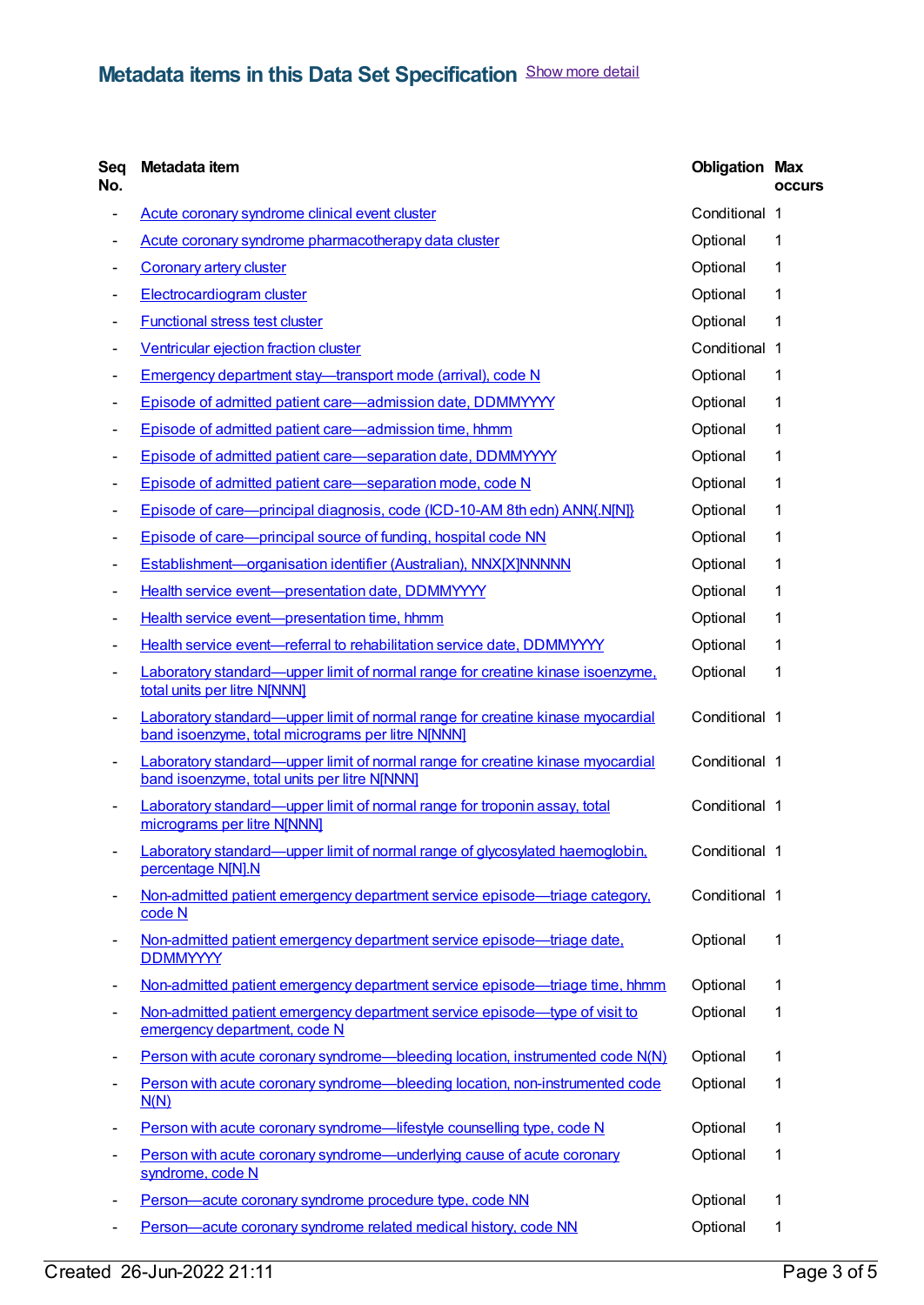|   | Person-acute coronary syndrome risk stratum, code N                                                             | Optional      | 1  |
|---|-----------------------------------------------------------------------------------------------------------------|---------------|----|
|   | Person-acute coronary syndrome symptoms onset date, DDMMYYYY                                                    | Optional      | 1  |
|   | Person-acute coronary syndrome symptoms onset time, hhmm                                                        | Optional      | 1  |
|   | Person-angina episodes count (24 hours preceding hospital presentation), total<br>number NN[N]                  | Conditional 1 |    |
|   | Person-angina status, Canadian Cardiovascular Society code N                                                    | Optional      | 1  |
|   | Person-bleeding episode status, Thrombolysis in Myocardial Infarction (TIMI) code<br>N                          | Optional      | 1  |
|   | Person-chest pain pattern, code N                                                                               | Optional      | 1  |
|   | Person-cholesterol level (measured), total millimoles per litre N[N].N                                          | Optional      | 1  |
|   | Person-clinical evidence status (acute coronary syndrome related medical history),<br>yes/no code N             | Optional      | 1  |
|   | Person-clinical procedure timing, code N                                                                        | Optional      | 1  |
|   | Person-country of birth, code (SACC 2011) NNNN                                                                  | Optional      | 1  |
|   | Person-C-reactive protein level (measured), total milligrams per litre N[NN].N                                  | Optional      | 1  |
|   | Person-C-reactive protein level measured date, DDMMYYYY                                                         | Optional      | 1  |
|   | Person-C-reactive protein level measured time, hhmm                                                             | Optional      | 1  |
| ٠ | Person-creatine kinase isoenzyme level (measured), total units per litre N[NNN]                                 | Conditional 1 |    |
|   | Person-creatine kinase myocardial band isoenzyme measured date, DDMMYYYY                                        | Conditional 1 |    |
|   | Person-creatine kinase myocardial band isoenzyme measured time, hhmm                                            | Conditional 1 |    |
|   | Person-creatine kinase-myocardial band isoenzyme level (measured), total<br>micrograms per litre N[NNN]         | Conditional 1 |    |
|   | Person-creatine kinase-myocardial band isoenzyme level (measured), total units<br>per litre N[NNN]              | Conditional 1 |    |
|   | Person-creatinine serum level measured date, DDMMYYYY                                                           | Conditional 1 |    |
|   | Person-creatinine serum level, total micromoles per litre NN[NN]                                                | Conditional 1 |    |
|   | Person-date of birth, DDMMYYYY                                                                                  | Optional      | 1  |
|   | Person-date of death, DDMMYYYY                                                                                  | Optional      | 1  |
|   | Person-diabetes mellitus status, code NN                                                                        | Conditional 1 |    |
|   | Person-diabetes therapy type, code NN                                                                           | Conditional 1 |    |
| ٠ | Person-diagnostic cardiac catheterisation date, DDMMYYYY                                                        | Conditional 1 |    |
|   | Person-diagnostic cardiac catheterisation time, hhmm                                                            | Conditional 1 |    |
|   | Person-dyslipidaemia treatment with anti-lipid medication indicator (current), code<br>$\underline{\mathsf{N}}$ | Conditional 1 |    |
|   | Person-glycosylated haemoglobin level (measured), percentage N[N].N                                             | Optional      | 1  |
|   | Person-height (measured), total centimetres NN[N].N                                                             | Conditional 1 |    |
|   | Person-high-density lipoprotein cholesterol level (measured), total millimoles per<br>litre [N].NN              | Optional      | 1  |
|   | Person—hypertension treatment with antihypertensive medication indicator (current),<br>code N                   | Optional      | 1  |
|   | Person-implantable cardiac defibrillator procedure date, DDMMYYYY                                               | Optional      | 1  |
|   | Person-implantable cardiac defibrillator procedure time, hhmm                                                   | Optional      | 1  |
|   | Person-Indigenous status, code N                                                                                | Optional      | 1  |
|   | Person-intra-aortic balloon pump procedure date, DDMMYYYY                                                       | Conditional 1 |    |
|   | Person-intra-aortic balloon pump procedure time, hhmm                                                           | Conditional 1 |    |
|   | Person-Killip classification, code N                                                                            | Optional      | -1 |
|   | Person-low-density lipoprotein cholesterol level (calculated), total millimoles per<br>litre N[N].N             | Conditional 1 |    |